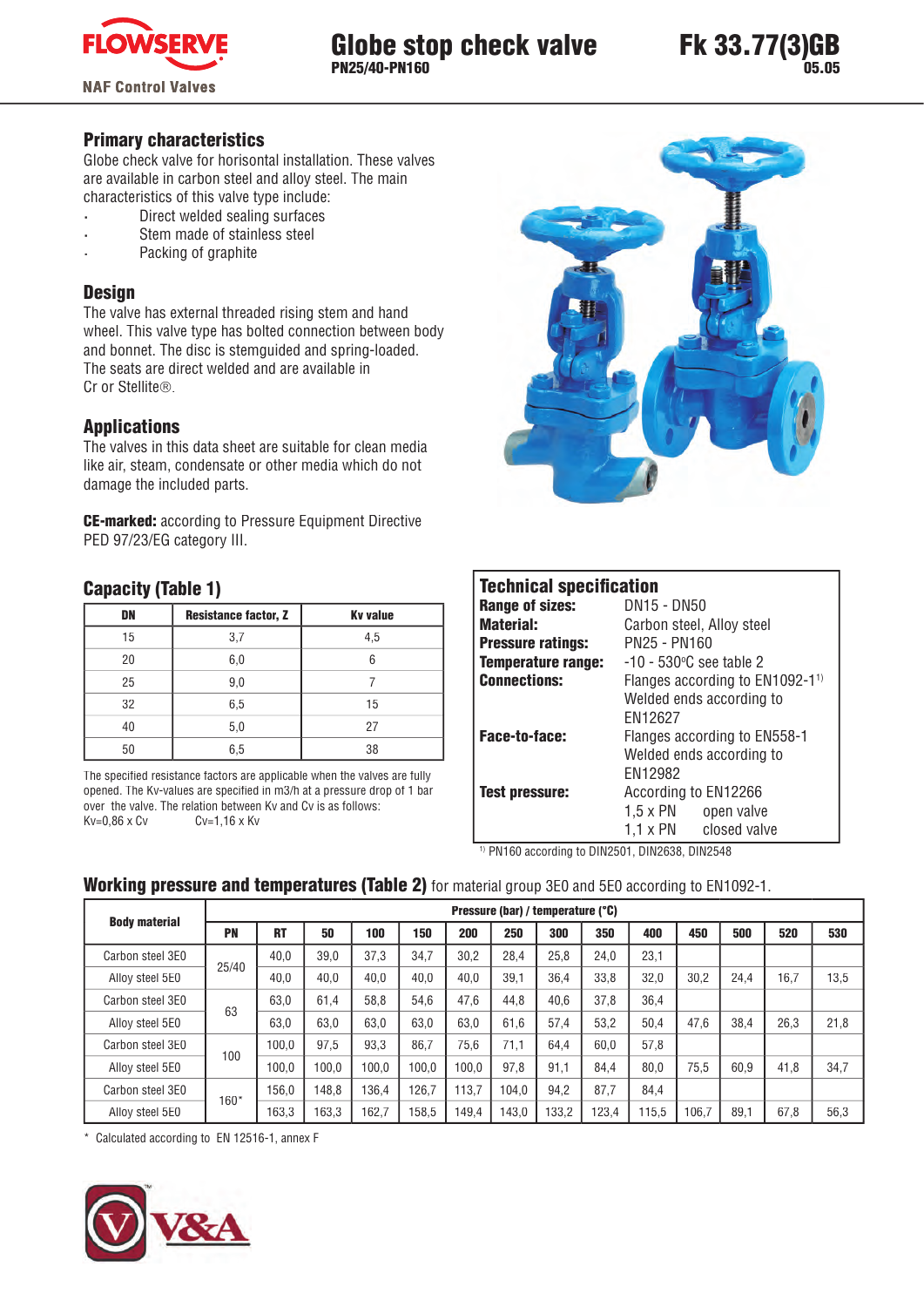

# Figure 1



# **Material specification (Table 3)**

| Item No.       | Part                    | Dim     | <b>Carbon steel acc.</b><br><b>3E0</b> | Alloy steel acc.<br><b>5E0</b> |  |  |
|----------------|-------------------------|---------|----------------------------------------|--------------------------------|--|--|
|                |                         |         | -10°C to 400°C**                       | -10°C to 530°C                 |  |  |
| 1              | DN15-25<br>Body         |         | 1.0460 (3E0)                           | 1.7335 (5E0)                   |  |  |
|                |                         | DN32-50 | 1.0619 (3E0)                           | 1.7357 (5E0)                   |  |  |
| $\overline{2}$ | <b>Bonnet</b>           | DN15-25 | 1.0460 (3E0)                           | 1.7335 (5E0)                   |  |  |
|                |                         | DN32-50 | 1.0619(3E0)                            | 1.7357 (5E0)                   |  |  |
| 3              | DN15-50<br>Disc         |         | 1.4021                                 | 1.7335                         |  |  |
| 4              | Sealing surface         |         | $13\%$ Cr<br>/ Stellite®               | <b>Stellite®</b>               |  |  |
| 5              | Sealing<br>surface disc | DN15-50 | 1.4021 tempered<br>/ Stellite®         | <b>Stellite®</b>               |  |  |
| 6              | Stem                    |         | min 13% Cr                             |                                |  |  |
| $\overline{7}$ | Stem nut                |         |                                        | 2.0940 (or 1.1191)             |  |  |
| 8              | Screw                   |         | 1.7225                                 | 1.7709                         |  |  |
| 9              | Nut                     |         | 1.1191                                 | 1.7709                         |  |  |
| $10*$          | Bonnet gasket           |         |                                        | reinforced graphite            |  |  |
| $11*$          | Packing                 |         | graphite                               |                                |  |  |
| 12             | Hand wheel              |         | 0.6025                                 |                                |  |  |
|                | *Recommended sparepart  |         | **over 350°C is Stellite® recommended  |                                |  |  |



Figure 4



 $t_{p} \leq Tx1,5$ according to EN12627:1999



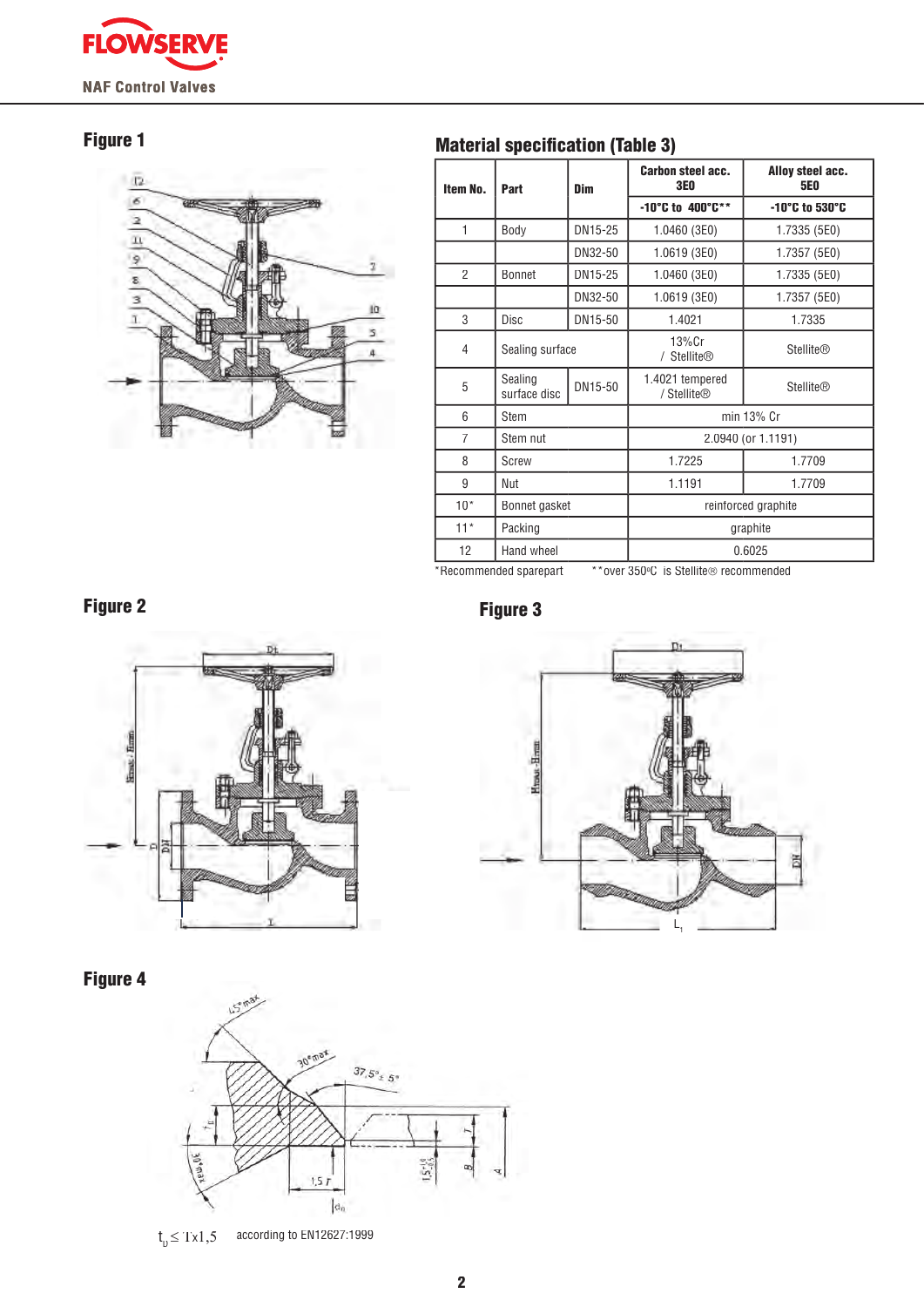## PN25/40 (Table 4)

|           | <b>Flanged</b> |     |                   |          | <b>Welded ends</b> | H       | H        |     |     |     |
|-----------|----------------|-----|-------------------|----------|--------------------|---------|----------|-----|-----|-----|
| <b>DN</b> | D<br>mm        | mm  | <b>Mass</b><br>kg | ь,<br>mm | <b>Mass</b><br>kg  | A<br>mm | d,<br>mm | min | max | Dt  |
| 15        | 95             | 130 | 4                 | 130      | 2,3                | 22      | 16       | 235 | 220 | 120 |
| 20        | 105            | 150 | 4,5               | 130      | 2,5                | 28      | 21,1     | 235 | 220 | 120 |
| 25        | 115            | 160 | 5,5               | 130      | 3                  | 35      | 27,2     | 235 | 220 | 120 |
| 32        | 140            | 180 | 8,5               | 160      | 5                  | 44      | 36,2     | 315 | 295 | 160 |
| 40        | 150            | 200 | 11,5              | 180      | 7,5                | 50      | 42,2     | 315 | 295 | 160 |
| 50        | 165            | 230 | 14,5              | 210      | 9,5                | 62      | 53,3     | 324 | 295 | 160 |

# PN63 (Table 5)

|           | <b>Flanged</b> |           |                   | <b>Welded ends</b> |                   |           |          | н        |     |     |
|-----------|----------------|-----------|-------------------|--------------------|-------------------|-----------|----------|----------|-----|-----|
| DN        | D<br>mm        | mm        | <b>Mass</b><br>kg | mm                 | <b>Mass</b><br>kg | A<br>$mm$ | a,<br>mm | н<br>min | max | Dt  |
| $15 - 25$ |                | See PN160 |                   |                    |                   |           |          | 220      | 235 | 160 |
| 32        | 155            | 260       | 17                | 180                | 11,2              | 44        | 30       | 295      | 315 | 200 |
| 40        | 170            | 260       | 17,5              | 210                | 12                | 50        | 41,3     | 295      | 315 | 200 |
| 50        | 180            | 300       | 32                | 250                | 20                | 62        | 53,3     | 334      | 370 | 250 |

# PN100 (Table 6)

|           | <b>Flanged</b> |           |                   | <b>Welded ends</b> |                   |           |                                     |          |          |     |
|-----------|----------------|-----------|-------------------|--------------------|-------------------|-----------|-------------------------------------|----------|----------|-----|
| <b>DN</b> | D<br>mm        | mm        | <b>Mass</b><br>kg | mm                 | <b>Mass</b><br>kg | A<br>$mm$ | $\mathfrak{a}_{\mathfrak{n}}$<br>mm | н<br>min | н<br>max | Dt  |
| $15 - 25$ |                | See PN160 |                   |                    |                   | 220       | 235                                 | 160      |          |     |
| 32        | 155            | 260       | 17                |                    | See PN160         |           |                                     | 295      | 315      | 200 |
| 40        | 170            | 260       | 17,5              | See PN160          |                   |           | 295                                 | 315      | 200      |     |
| 50        | 180            | 300       | 32,5              |                    | See PN160         |           | 334                                 | 370      | 250      |     |

# PN160 (Table 7)

|    | <b>Flanged</b> |     |                   |     |                   | <b>Welded ends</b> | н                                  | н   |     |     |
|----|----------------|-----|-------------------|-----|-------------------|--------------------|------------------------------------|-----|-----|-----|
| DN | D<br>mm        | mm  | <b>Mass</b><br>kg | mm  | <b>Mass</b><br>kg | A<br>mm            | $\mathbf{D}_{_{\mathrm{o}}}$<br>mm | min | max | Dt  |
| 15 | 105            | 210 | 6,8               | 150 | 4,4               | 22                 | 16                                 | 220 | 235 | 160 |
| 20 | 130            | 230 | 8,5               | 150 | 4,6               | 28                 | 20,2                               | 220 | 235 | 160 |
| 25 | 140            | 230 | 10                | 160 | 4,8               | 35                 | 26,3                               | 220 | 235 | 160 |
| 32 | 155            | 260 | 17                | 180 | 11,2              | 44                 | 30                                 | 295 | 315 | 200 |
| 40 | 170            | 260 | 18                | 210 | 12                | 50                 | 39,2                               | 295 | 315 | 250 |
| 50 | 195            | 300 | 33,6              | 250 | 20                | 62                 | 50                                 | 334 | 370 | 250 |